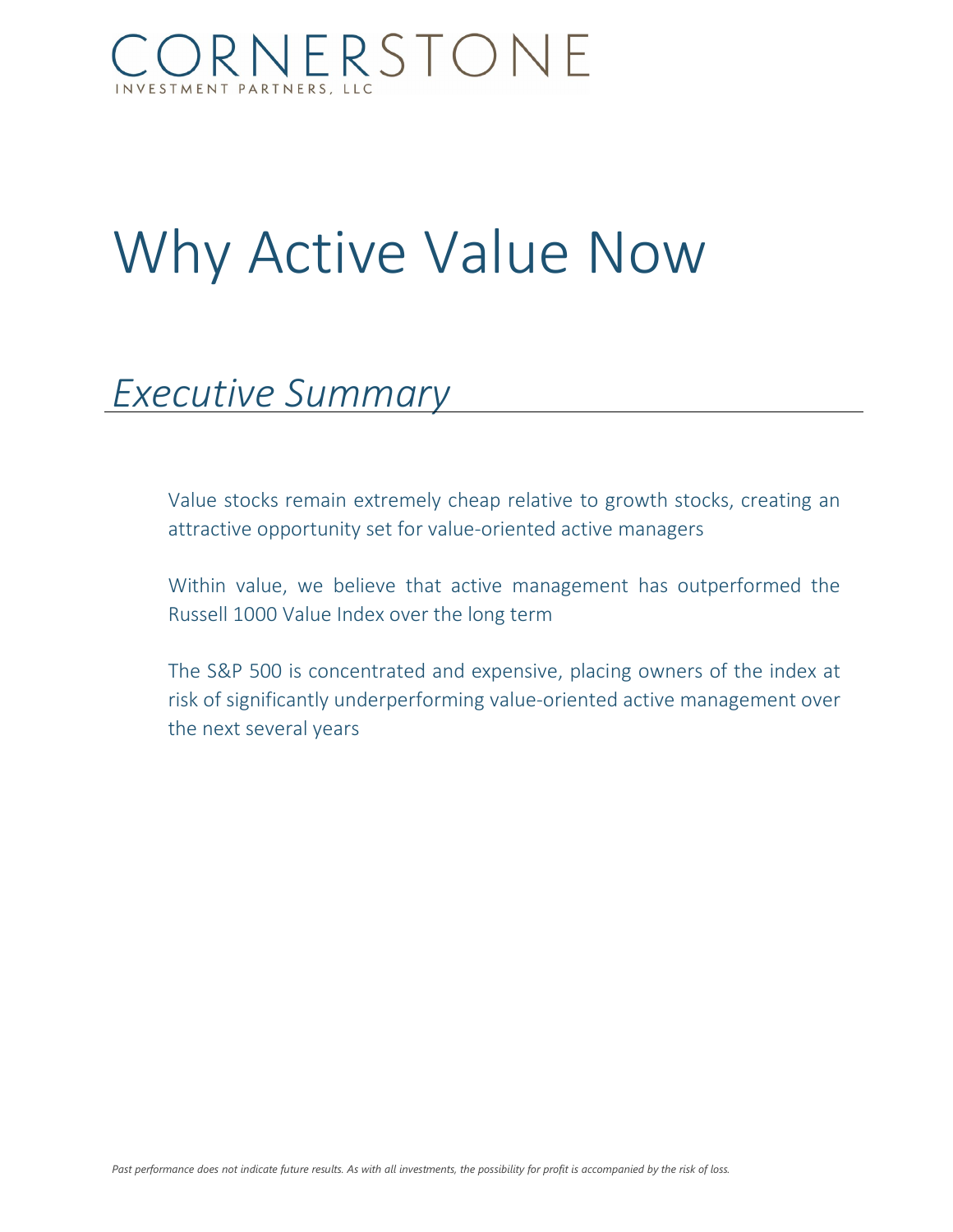### ORNERSTONE INVESTMENT PARTNERS, LLC

#### Value's Opportunity Set Remains Extremely Attractive.

Over the past few years, we have written extensively about the outperformance of growth stocks over value stocks and the high valuations at which growth stocks trade*. Unsurprisingly, growth's outperformance over the last several years remains extreme, and growth's valuations remain excessive.*

Below, we detail the performance of growth vs. value since we released our last thought paper on the subject in July 2020. While imperfect, the Russell large cap style indices have delivered similar performance since the end of that month.



Source: FactSet

For valuation, we utilize AQR's exceptional work, which suggests that growth stocks remain as expensive as they've been in the last three decades relative to value stocks.

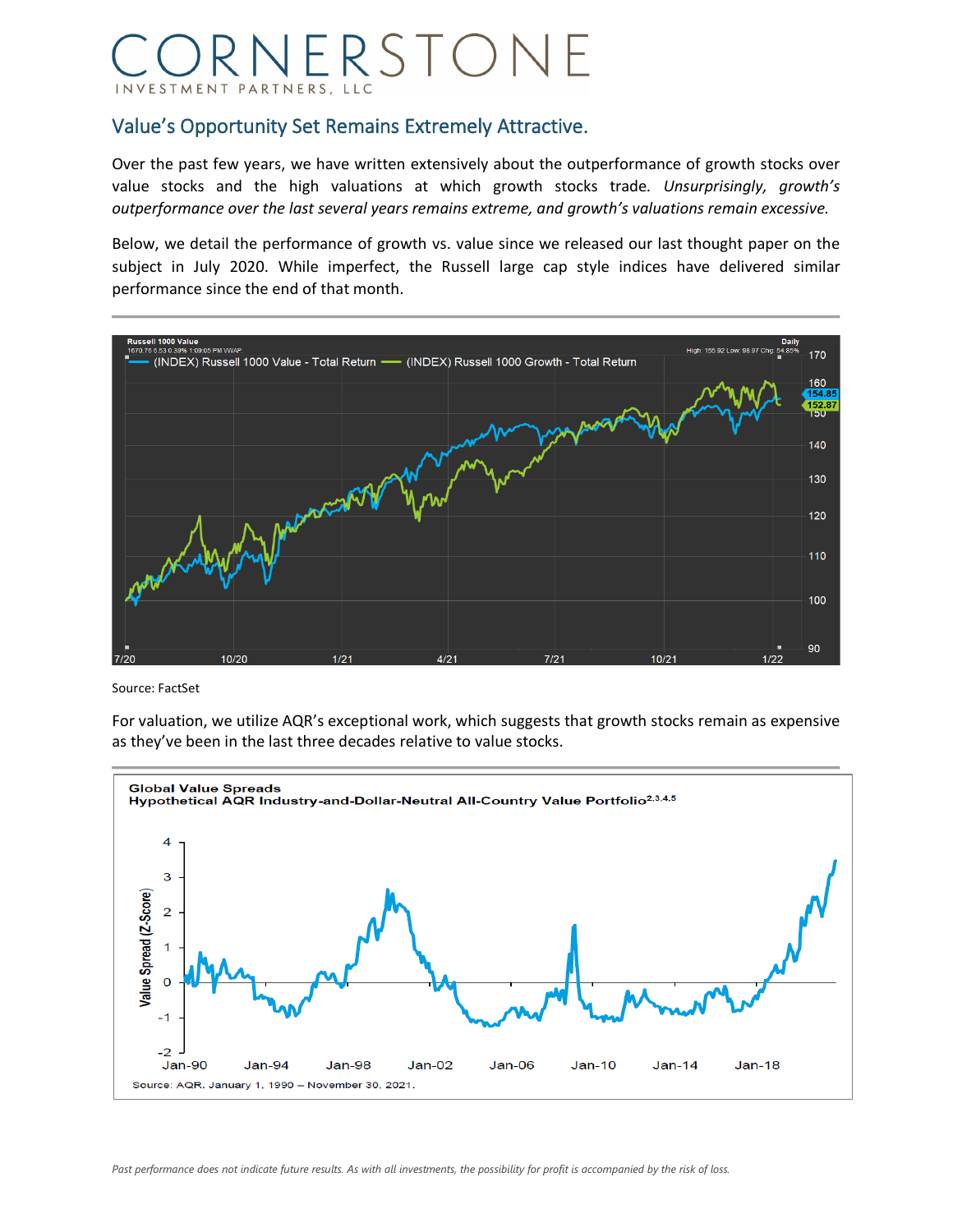### VERSTON **ESTMENT PARTNERS, LLC**

Over time, growth and value move in cycles. Growth outperforms for a period of time, and then cedes the lead to value. At times, the valuation spread between growth and value is wide and at times it is narrow. The pendulum swings too far in both directions, and presently the data suggest that it has swung too far in growth's favor. *As a result, the market has presented value investors with one of the most attractive opportunity sets our team has experienced.*

### Now is the Time to Allocate to Value. Within Value, We Believe Active Management is the Superior Option.

Active management has meaningfully outperformed the Russell 1000 Value Index over the long term. Below, we present the Russell 1000 Value Index's rank within the eVestment Large Cap Value Universe on a rolling 5-year basis. The Russell 1000 Value Index has spent significant time in the bottom half of the universe and limited time in the top half of the universe, let alone the top quartile.

*We believe a high-caliber active value manager is a better option than the Russell 1000 Value Index for allocators who wish to capitalize on the extremely attractive opportunity for value.*



Source: eVestment

At Cornerstone, our investment process allocates capital to outstanding companies that trade at discounts to our conservative estimates of their intrinsic value. Our value orientation and our long-term investment horizon serve as our strategy's two greatest advantages, and we have designed our entire firm to ensure that we do not waver during periods of stress. Instead, we remain steadfast in our commitment to our value-oriented strategy.

*We believe that the current opportunity for our strategy is the kind that only arises a few times in a career and that we are well positioned to capitalize on this opportunity.*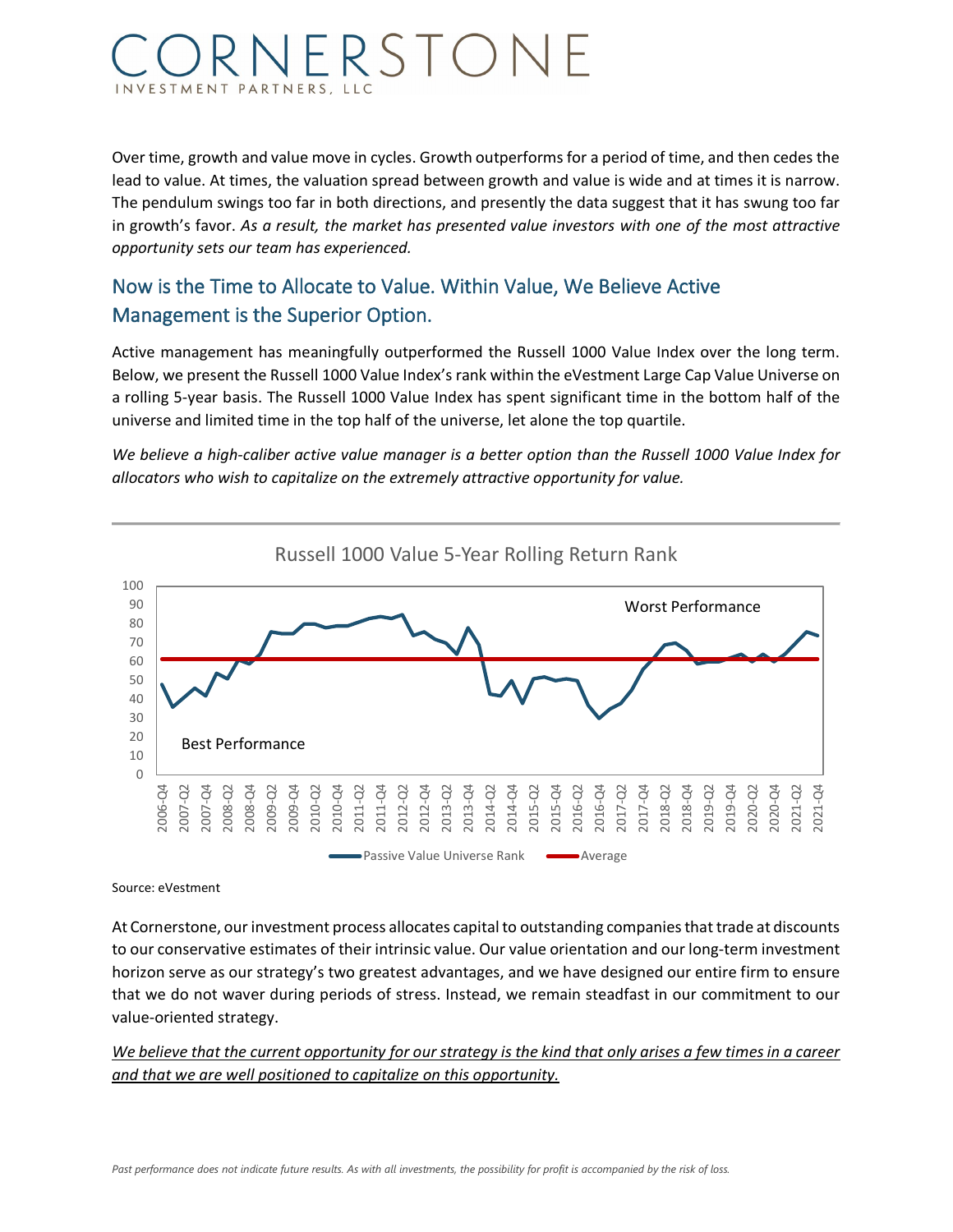### RNERSTONE PARTNERS, LLC

#### Growth is Concentrated and Expensive. The S&P 500 Shares This Risk.

While the growth and value indices have performed similarly since the end of July 2020, the composition of the leadership across the two indices has been markedly different. A small number of stocks have driven the performance of the growth index, while a much larger group of stocks have driven the performance of the value index.



#### Percentage of Index Return from Top Ten Contributors

Source: FactSet

Growth's narrow leadership has created a much more concentrated benchmark portfolio relative to value. The ten largest companies in the Russell 1000 Growth Index currently represent around half of the portfolio, while the ten largest companies in the Russell 1000 Value Index represent less than 20% of the portfolio.



#### Percentage of Index in Top Ten Companies

Source: FactSet

There is nothing inherently wrong with portfolio concentration, so long as investors choose their large positions and properly monitor them. Passive indices do not choose their largest positions and they do not monitor them. If fundamentals deteriorate at one of the largest companies, the index will not exit the position. *As a result, investors in concentrated indices with lofty valuation characteristics face significant risk of permanent capital impairment.*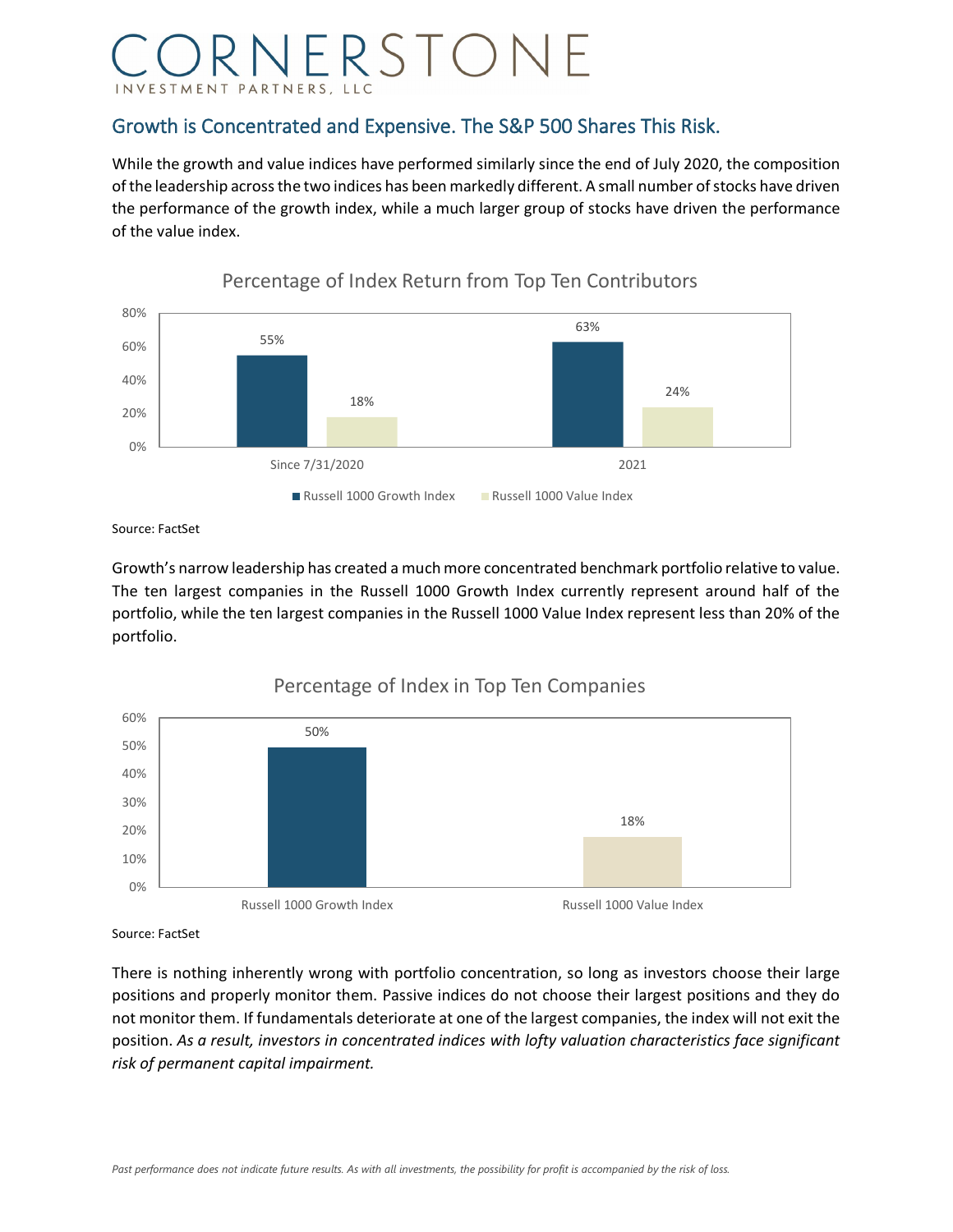### RNERSTONE PARTNERS, LLC

#### The S&P 500 is also Concentrated and Expensive.

The S&P 500 is highly concentrated at present. The top 10 companies represent over 30% of the index. Seven of the top ten companies in the S&P 500, representing over 27% of the portfolio, are among the ten largest companies in the Russell 1000 Growth index.

To be clear, most of these companies are impressive operations. We own several today and have owned others in the past as our valuation process has allowed. That being said, we believe that paying too much for even a great company puts an investor at risk of permanent capital impairment. Commentary on individual stocks is beyond the scope of this paper, but our investment team will happily discuss them with you if you would like.



Source: J.P. Morgan

We've seen this setup before. During the internet bubble, the S&P 500 became highly concentrated, expensive, and sported a distinct growth tilt. *Subsequently, the S&P 500 underperformed the overwhelming majority of active managers and both the core and value universes for several years.*